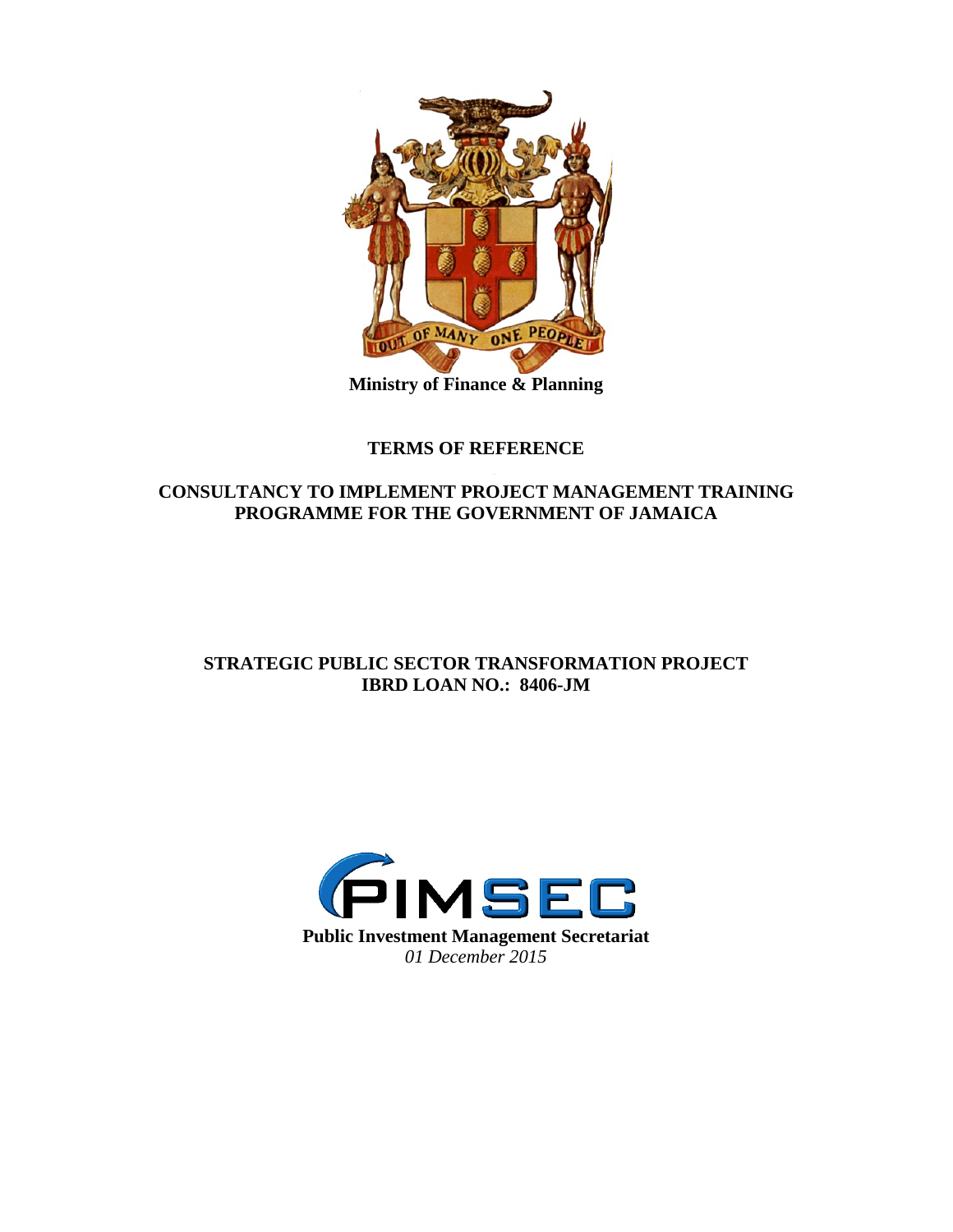

### **1. BACKGROUND**

The Government of Jamaica has pursued strategic public investment programmes for over thirty years<sup>[1](#page-1-0)</sup>. Though there has been institutional ownership of the process, it is believed that the programmes were not streamlined and cohesive enough to allow for the anticipated outcomes. Reviews of the previous public investment frameworks, including their weaknesses, indicate that the quality of the projects, project execution in terms of physical outputs and adherence to the timelines for project execution were problematic. Notwithstanding the weaknesses, many lessons were learnt and these lessons have informed the current process of strengthening the Public Investment Management System (PIMS).

In March 2014, the Honourable Minister of Finance and Planning brought the Cabinet a submission to institutionalize the PIMS and, in doing so, standardize the treatment of public investment across the public sector with respect to the entire project cycle. The Cabinet approved the policy intent and amendments were tabled to allow both the Financial Administration and Audit (FAA) and the Public Bodies Management and Accountability (PBMA) Acts to provide a legislative foundation for the future treatment of public investment in Jamaica.

A new section 48J was introduced into the FAA Act as well as a Fourth Schedule which specifies the elements of the Public Investment Management System including the main stakeholders and their roles and the intended outputs and outcomes of the PIMS. Key among these new statutes were definitions related to "public investment" and "public investment project". Amendments were also made to the PBMA with respect to public investment given that much of the public investment in Jamaica is executed through public bodies.

Since these amendments, more legislative and regulatory work has been done to further refine the PIMS and, by extension, the Public Sector Investment Programme (PSIP). In February 2015, additional amendments to both the FAA and PBMA provided for exceptions to the definition of public investment. The exception limits public investment to those undertaken by entities within the "specified public sector". The "specified public sector" is defined as the public sector minus those entities that will be certified as commercial by the Auditor General and, therefore outside of the fiscal rules, as at April 1, 2017. It is anticipated that only a few entities will qualify and the specified public sector will encompass much more than 90% of the public sector. The ambits of the PIMS and PSIP, therefore, is quite extensive in scope.

The Public Investment Management Secretariat (PIMSEC) is a very important stakeholder in this process as it provides a critical independent review of projects which is innate to any transparent and effective public investment management system. As such, the PIMSEC has a responsibility to ensure that its staff are trained and competent in the functions of the PIMS as well as all the various actors and stakeholders within the PIMS (Ministries, Departments and Agencies) who are active participants in the project cycle.

<span id="page-1-0"></span> $\overline{a}$ <sup>1</sup> The process pre-dates to 1978 but the World Bank Structural Adjustment Loan in 1982 sought to formalize.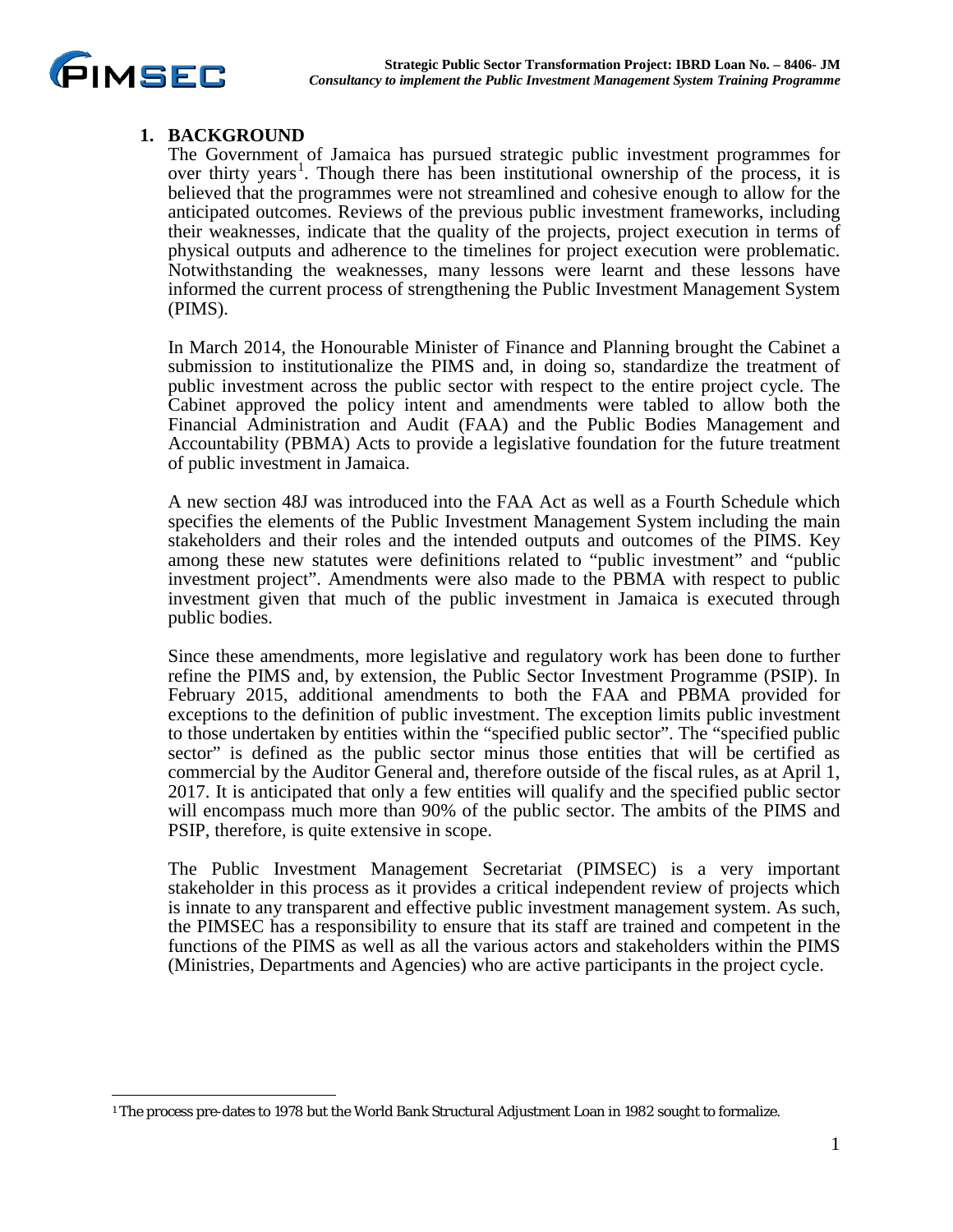

## **2. STRATEGIC PUBLIC SECTOR TRANSFORMATION PROJECT (SPSTP)**

The Government of Jamaica is the beneficiary of an investment loan from the World Bank. The **Strategic Public Sector Transformation Project (IBRD Loan No.-8406- JM**) will, *inter alia*, assist in strengthening the PIMS, of which the PIMSEC is focal point and establishing the capacity to appraise projects at the initial stages of the project cycle as well as monitor and evaluate the performance of projects during execution and post-execution.

The implementation of a public investment management training programme for the public sector is a key output under Component I of this loan. This output must: address the various stages of the project cycle and the multi-faceted stakeholders; and be tailored to meet the capacity needs of the entire group, as well as the distinct competencies that specified groups will require.

The Project Development Objective (PDO) of the SPSTP is to strengthen public resource management and support selected public sector institutions in facilitating a more enabling environment for private sector growth. The project has five components. This consultancy falls under Component I: Strengthening the Public Investment Management System (PIMS). The components of the SPSTP are:

- **Component I:** Strengthening the Public Investment Management System
- **Component II:** Strengthening the Budget Preparation Process & Results-Based Budgeting
- **Component III:** Adaptive Public Sector Approaches to Promote Fiscal Sustainability
- **Component IV:** Strengthening Property Tax Compliance and Administration.
- **Component V:** Fostering Industrial Growth and Trade Facilitation
- **Component VI:** Project Management

#### **COMPONENT I**

The objective of this component is for the PSIP to incorporate public investment projects, with estimated five-year operating and maintenance costs, fully linked to long term development goals and medium-term priority areas.

This component will support the GOJ reform efforts through, *inter alia*, the following activities:

- (i) migration of the current web-based database to a robust platform to manage all information about public investment across the project cycle and linked to the budgeting and financial systems of the country (expected to be compiled into IFMIS);
- (ii) design and **implementation of a public investment management training program for public sector**; and
- (iii) reviewing legislation and carrying out dissemination activities to integrate the PIMS with the administrative systems (including procurement and human resources)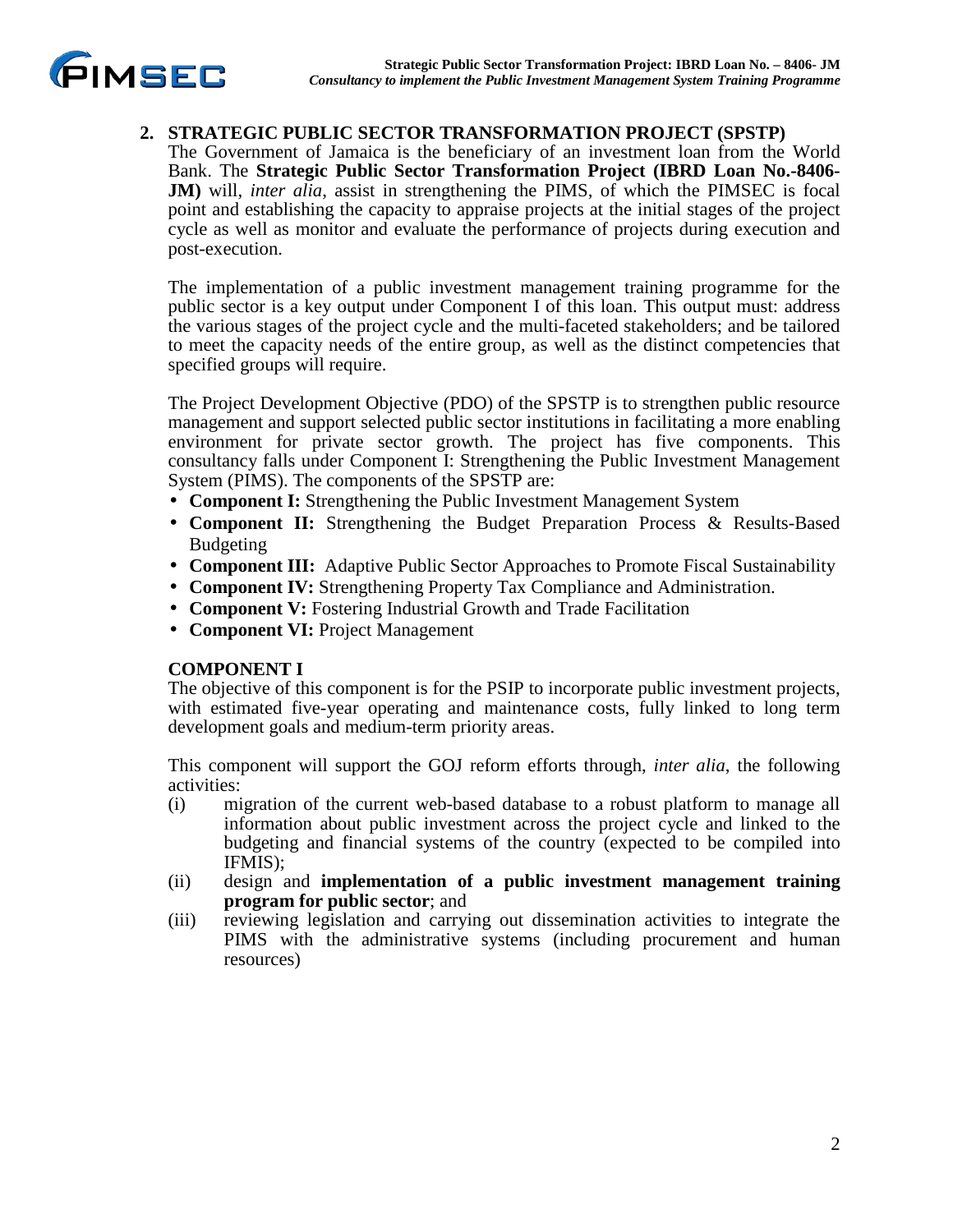

### **3. PIMS SECRETARIAT AS INSTITUTIONAL SUPPORT FOR PIMC**

The role and the responsibilities of the Public Investment Management Committee (PIMC) and the Public Investment Management Secretariat (PIMSEC) are laid out in the Fourth Schedule of the Financial Administration and Audit (Amendment) Act 2014, hereinafter referred to as 'the Act'.

PIMC and PIMSEC have both been given central roles in the new Public Investment Management System (PIMS). The establishment of these bodies and clarity about their roles and responsibilities is critical to the success of the PIMS.

It is intended that PIMC will be the principal authority on PIMS in Jamaica and as such will be a key adviser to the Cabinet in terms of their executive decision making regarding the PSIP, in terms of which projects are included and which ones are not.

PIMSEC directly supports the work of PIMC and as such has a pivotal role in the whole system. It is PIMSEC that is the 'Gatekeeper' of the entire system. Its primary objective is to provide focus, co-ordination and direction to the PIM system and in doing so, improve the quality of the projects that are approved for funding whilst at the same time weeding out unsuitable or unaffordable projects early before they can waste the country's limited resources. Like PIMC, it has no executive powers, only an advisory role; therefore it can only be sustainable if it achieves credibility and respect. This will happen if its decisions, based objectively on policy and supporting data, are in the main accepted by PIMC and, subsequently, the Cabinet.

Whilst all project proposals have to pass through the PIMSEC to stand any chance of approval and funding, the PIMSEC reports to the PIMC with its technical recommendations. The PIMC, in turn, reports to and makes recommendations to the Cabinet, which legally has executive authority for the PSIP. Under the revised legislation, projects cannot enter the PSIP without Cabinet approval. The PIMSEC, therefore, must have the capacity, experience and technical competence if it is to effectively advise the PIMC and interface with other stakeholders that comprise the PIMS to ensure that the projects that come to the PIMSEC for independent review are developed according to certain standards.

#### **4. OBJECTIVES OF THIS CONSULTANCY**

The consultancy is required to enhance the capacity of at least 300 public sector officers through a Project Management Training Programme. At the conclusion of this consultancy, public sector workers would have been upgraded in project management techniques involving planning, scheduling, controlling, resource allocation, and performance measurement activities required for the successful implementation of a project. This course should take the learner from project idea to approval and from approval to *ex post* evaluation. At the end of the training programme participants will be required to sit an internationally accredited Project Management Certification Examination.

Through this consultancy, the following objectives are expected to be met:

- Strengthen the project management skills of public sector project managers and officers, thereby providing a well-trained technical workforce.
- Improve the overall design and conceptualization of public sector investment projects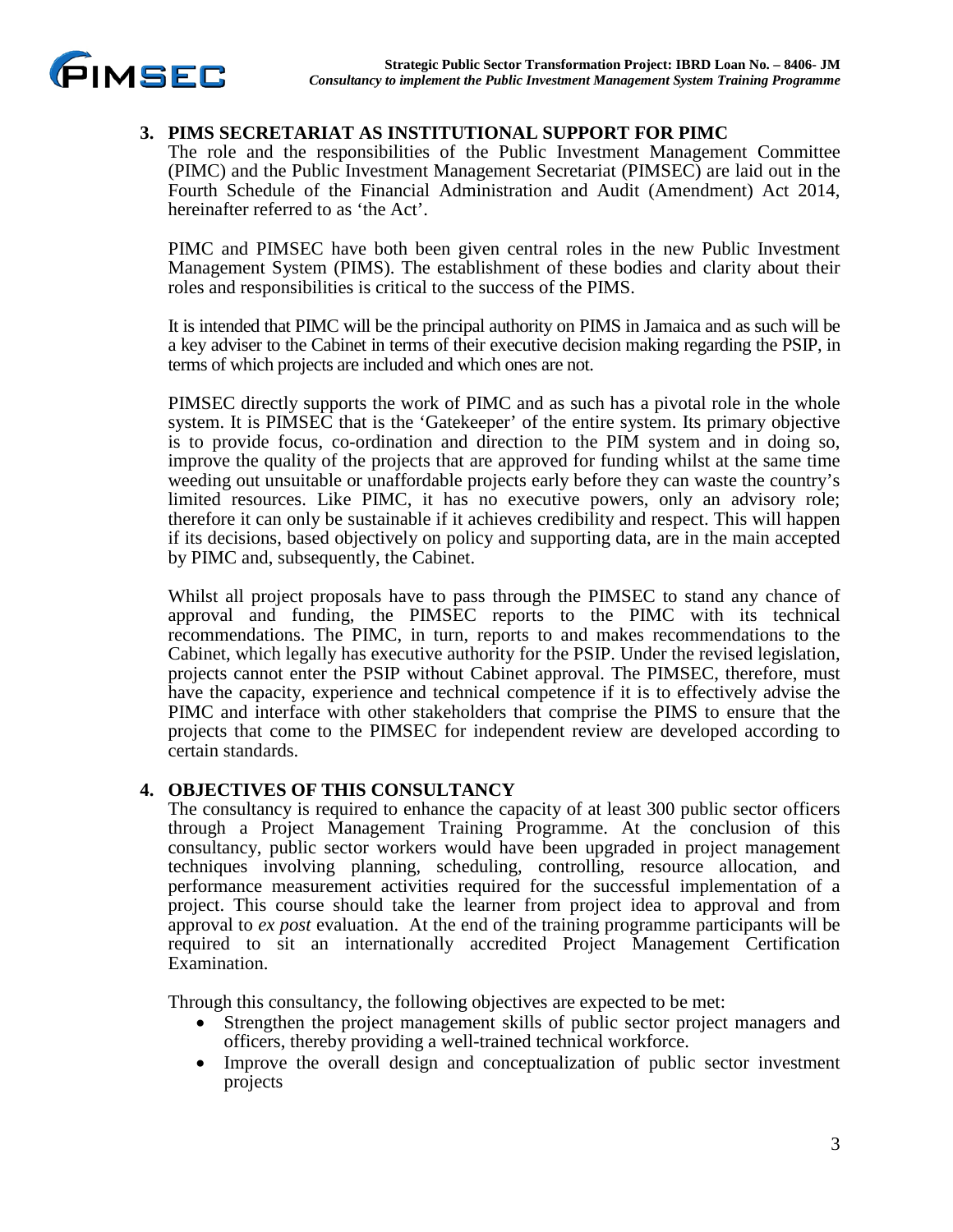

- Adopt international *best practices* in how projects are designed, monitored and evaluated throughout the project life cycle.
- Develop a forum where project managers within the various MDAs can communicate and share experiences in the design, financial structuring, implementation and monitoring of projects to lift the standards throughout the public sector.
- Discuss project management in the context of today's era of downsized government, in which many key functions are routinely outsourced.

# **5. SCOPE OF WORK**

In order to achieve these objectives, the consultant will be required to:

- A. Review all the relevant literature, including legislation, regulations, institutional assessments, PIMS Guidelines, other technical work that will directly inform the PIMS Training Programme curriculum.
- B. Implement a project management training programme to a varied cross section of public sector employees including, but not limited to the general project management discipline:
	- Definition of the role that projects and project management play in accomplishing the country's strategic objectives, as well as the Sustainable Development Goals.
	- Assess major schedule, cost, and performance risk elements and understand the approach for managing risks using qualitative as well as quantitative techniques.
	- Establish ways of monitoring schedule and cost performance using earned value techniques.
	- Determine key elements of a communications plan to keep stakeholders abreast of progress, problems, and controls.
	- Use project management software to plan, implement, control, and report on a project.
	- Establish a closeout strategy that will maximize the value of the project experience to the country by capturing best practices and lessons learned.
- C. Ensure that the following modules<sup>[2](#page-4-0)</sup> are incorporated into the training plan:

## *Note: This plan must provide step-by-step instructions for each stage of the project cycle i.e. the process that is required to complete each stage.*

- Module 1: Project Fundamentals
- Module 2: Proposals, Bidding and Procurement; Project Overview
- Module 3: Project Structure
- Module 4: Resource Management
- Module 5: Project Personnel
- Module 6: Project Communications and Organizational Issues
- Module 7: Monitoring and Evaluation this module should present methodologies for both performance as well as results-based monitoring.

<span id="page-4-0"></span> <sup>2</sup> *This list is not exhaustive. Consultant shall review to ensure other important project management topics are covered.*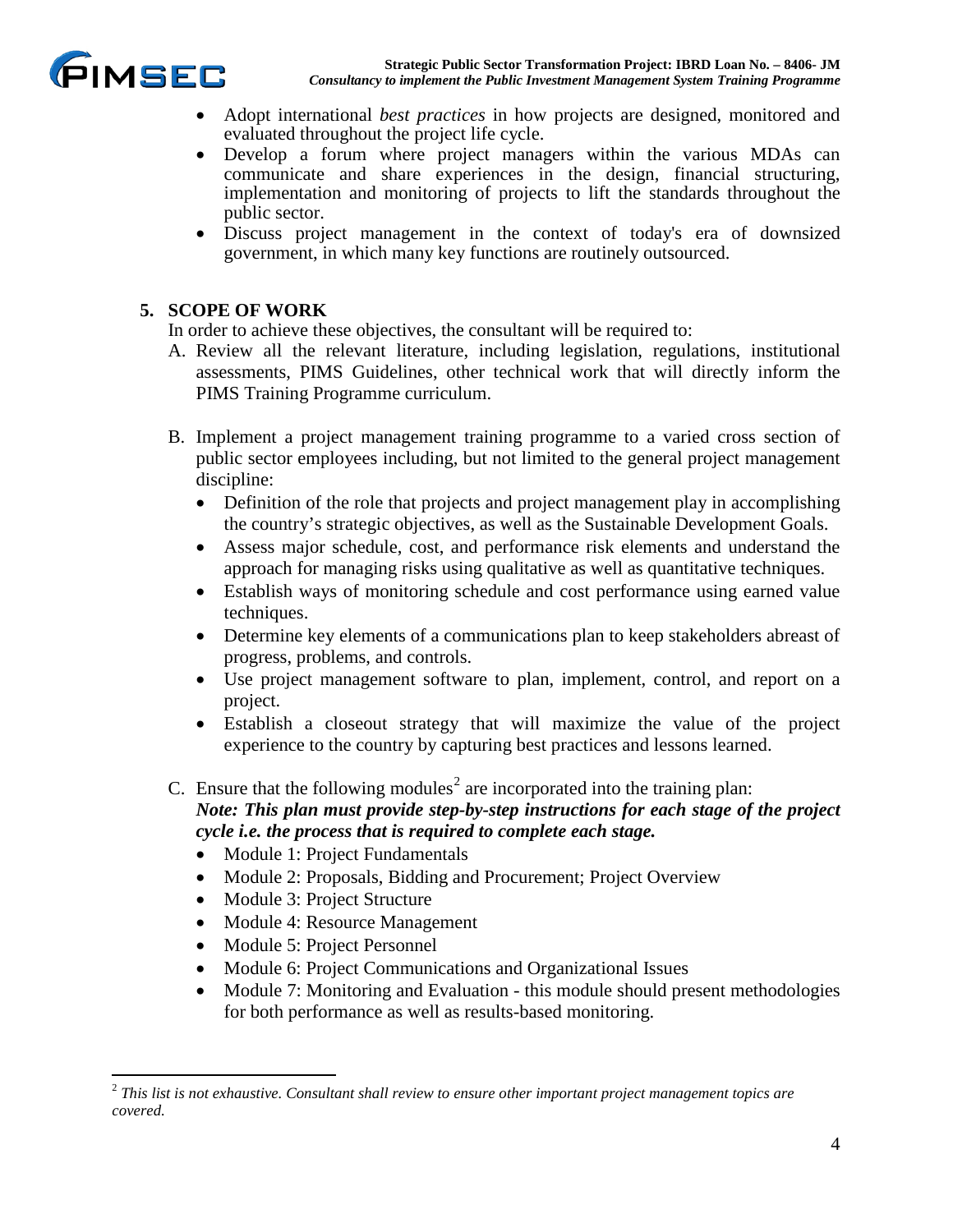

- D. Develop for, the use of the participants, the required learning material that is aligned to the curriculum of the accreditation process that will be facilitated through the training programme. The consulting firm is also required to ensure that the material is specific to the needs of the public sector.
- E. Case study: the presenters will guide the participants in consideration of *live* project ideas within their purview which will be used to demonstrate how project management works at each stage, while building capacity of both those who develop the projects as well as those who appraise, monitor and evaluate.

### **6. DELIVERABLES**

| No. | <b>Deliverable</b>                                                                                                                                                                                                                        | Weight |
|-----|-------------------------------------------------------------------------------------------------------------------------------------------------------------------------------------------------------------------------------------------|--------|
|     | Detailed workplan detailing the schedule for content<br>delivery, logistics for programme delivery to at least 300<br>public sector workers, methodology for testing and<br>accreditation of individuals who have met the<br>requirements | 10%    |
|     | Course outline document detailing: Instructional<br><b>Strategy, Content, example of learning and assessment</b><br>strategy for participants, monitoring matrix for course<br>progress                                                   | 30%    |
| 3   | Four (4) progress reports detailing among other things:<br>student participation and other agreed output indicators,<br>assessment results including student assessments and 360<br>degree feedback.                                      | 30%    |
| 4   | A final report detailing among other things the results of<br>the accreditation of participants with Project<br><b>Management Certification</b>                                                                                           | 30%    |

## **7. CHARACTERISTICS OF THE CONSULTANCY**

- Level of effort: Full time level of effort of six (6) consulting months will be required.
- **Duration of contract:** Three months (February July 2016)
- **Location:** Jamaica
- **Type of Consultancy:** Consulting firm.
- **Type of contract:** Lump sum.

## **8. QUALIFICATIONS**

**The firm should possess the following:**

- **At least 6 years experience in the design and delivery of project management training to large organisation (with at least 200 staff members)**
- **Should be able to provide evidence of the validity of their accreditation with a major international project management training organization**
- **Should have provided training to at least one Government Agency or Public Body over the last three years**